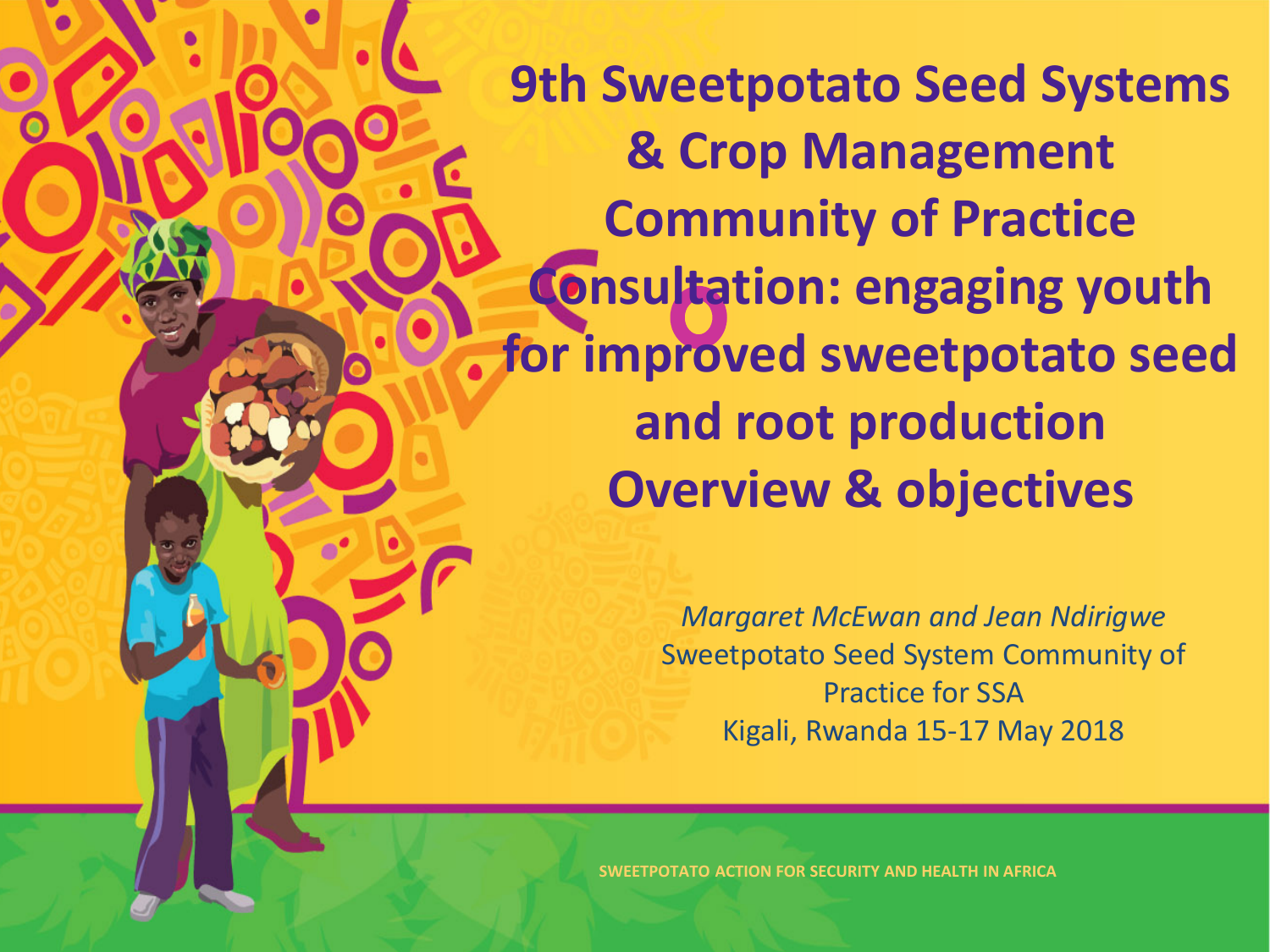# **Murakaza neza – Kigali!**

- Sit on a table with new colleagues
- Please introduce yourselves at your table
- Share an inspiring story about youth engagement in agri business
- Send an ambassador to the next table with your key message
- Welcome an ambassador to your table and discuss their key message.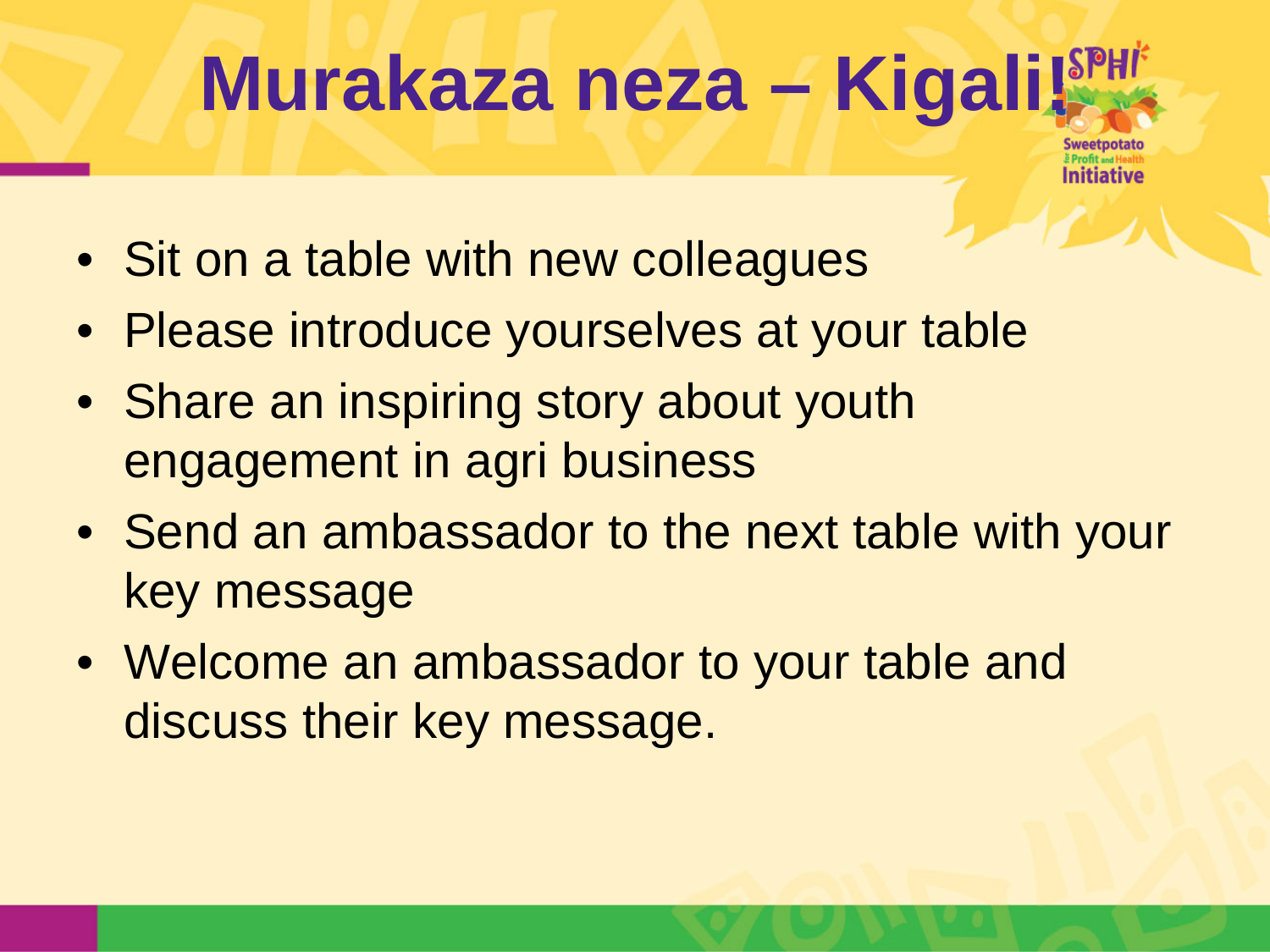### **Murakaza neza – Kigali!**



- Participants from 12 countries: Ethiopia, Kenya, Uganda, Tanzania, Ghana, Rwanda, Nigeria, Burkina Faso, Malawi, Mozambique, Zambia & USA;
- NARIs, CRS, H+, CIP, LSU, FCI, NPPO, Farmer's Association, and private sector;
	- Young, and young at heart….



*Seed Systems CoP meeting participants pose for a photograph outside Colline Hotel, Mukono (photo: C. Bukania/CIP-SSA)*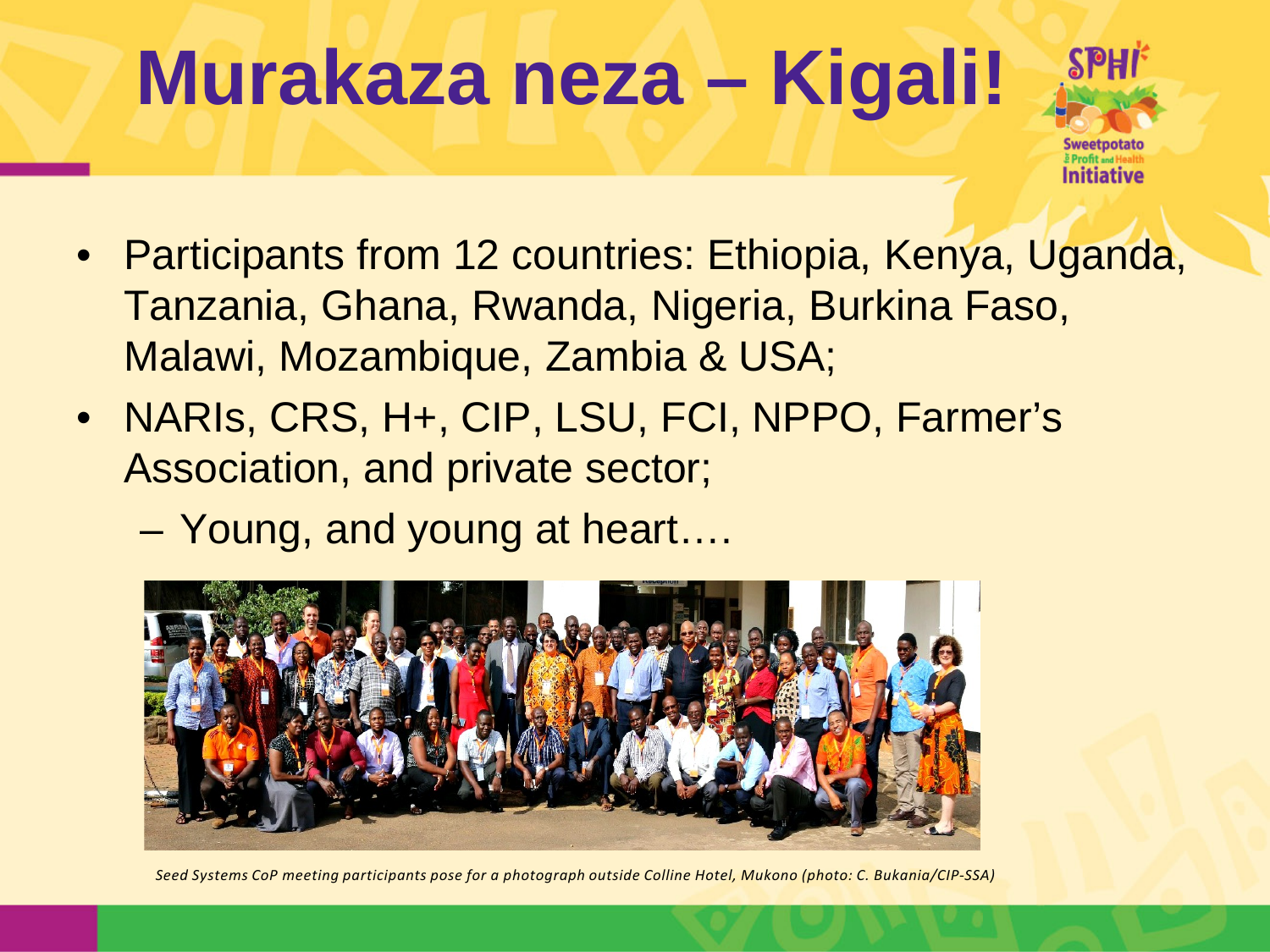# **Programme…**



- **Learning from youth entrepreneurs**
	- **Talk Show** hosted by Aime Ndayisenga (TV10 News Presenter)
- **Capitalising on opportunities for youth engagement in agribusiness**
	- **Panel discussion** moderated by Kwame Ogero (NB Fellow) with colleagues from NGOs, private sector and farmer's association
- **Learning journeys** to visit male and female youth involved in sweetpotato vine multiplication and value chain activities
- **Poster sessions** to "examine the science & explore recent findings on sweetpotato seed and root management"
- **Learning from the USA on root based tests for virus indexing;**
- **Comparing experiences on clean plant networks** USA, SSA and Rwanda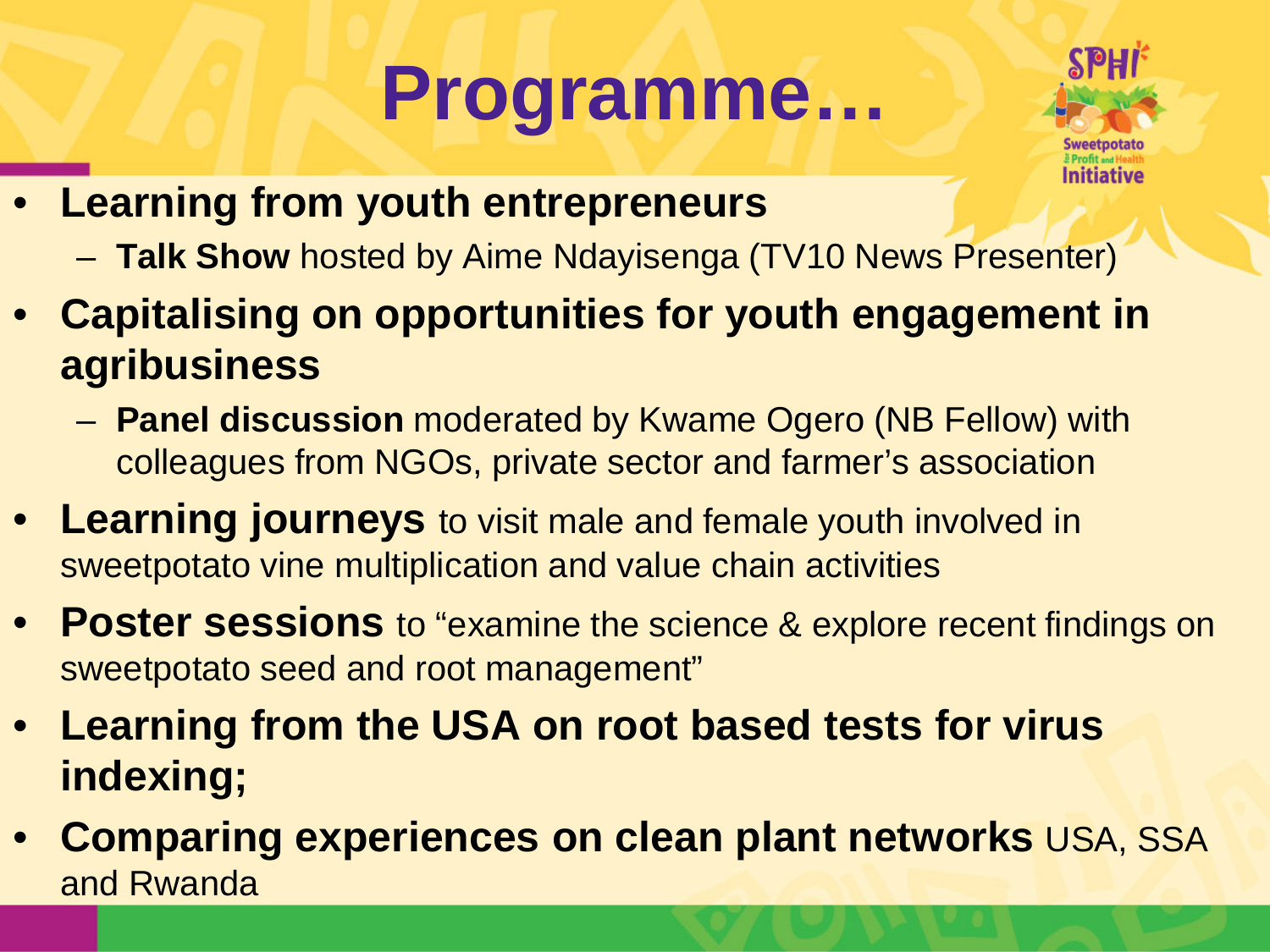## **Important people…**



- **Yourselves & your active participation**
- **Your hosts: Jean Ndirigwe (RAB) and Kirimi Sindi (CIP)**
- **Admin and finance: Bernice Wairimu & Emily Ndoho**
- **Communications: Rosemary Kihiu, Donata Kiiza, Aime Ndayisenga**
- **Meeting reporting and photography: Faith Njung'e**
	- Moderators of sessions:
	- Rapporteurs: